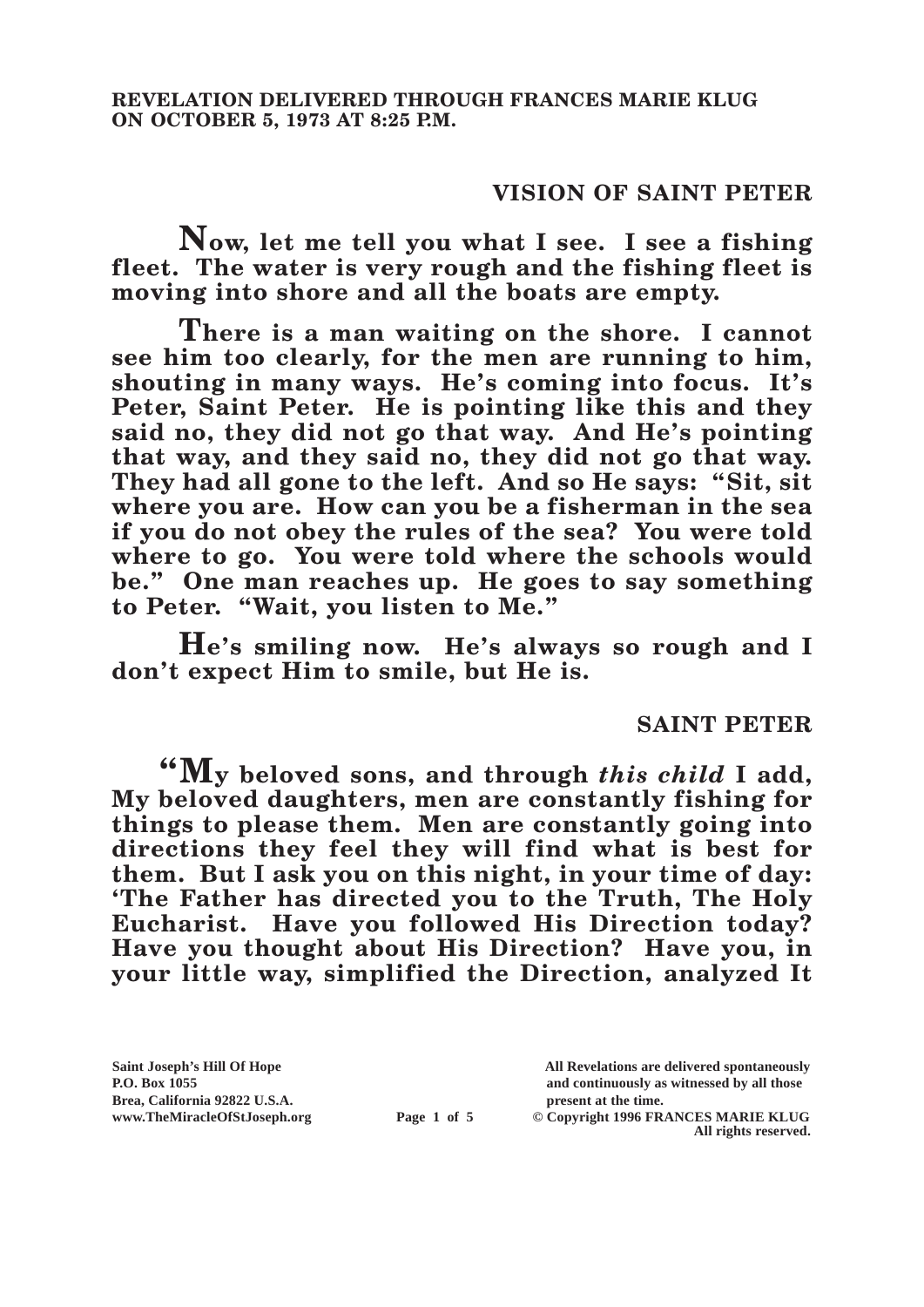**to a point that you were excused from the Direction, to go your own way?**

**The world in which you live is full of self-love and lacks discipline. The time in which you live, no different than Mine; men sinned, men worried about the wrong things, and men were involved in impurities. Man did not change nor did the world. It is just that in eras of time, men become so weak in regards to The Divine and obedience to It, that they fall, not into a creek, but into the sea where the water devours them.**

**My children, today as you walk upon the earth, remember this: There are many things that you must learn and you must be a part of. The First One was given by Him. It is not a repetitious Direction but a full, clear, beautiful one.**

**Ask yourself on this night, 'Do you know the Ten Commandments?' Some of you will have to say, 'No, Peter, I don't.' Do you know the meaning of Them?**

**I say to you,** *'Thou Shalt Not Have false gods Before Me.'* **Are you sure you know what this means? Are you sure that you can repeat it, recognize it immediately in your daily life? I say, 'No' to most of you.**

**And in the world now there is one great sin being done:** *Thou Shalt Not Covet Thy Neighbor's Wife. Thou Shalt Not Covet Thy Neighbor's Wife* **— this Great Commandment is a frivolous thought in man's mind today. Why? Because man has diminished the Beauty of God, the Magnitude of Him, the Reality of** 

**Saint Joseph's Hill Of Hope All Revelations are delivered spontaneously P.O. Box 1055 and continuously as witnessed by all those** 

 $\odot$  Copyright 1996 FRANCES MARIE KLUG **All rights reserved.**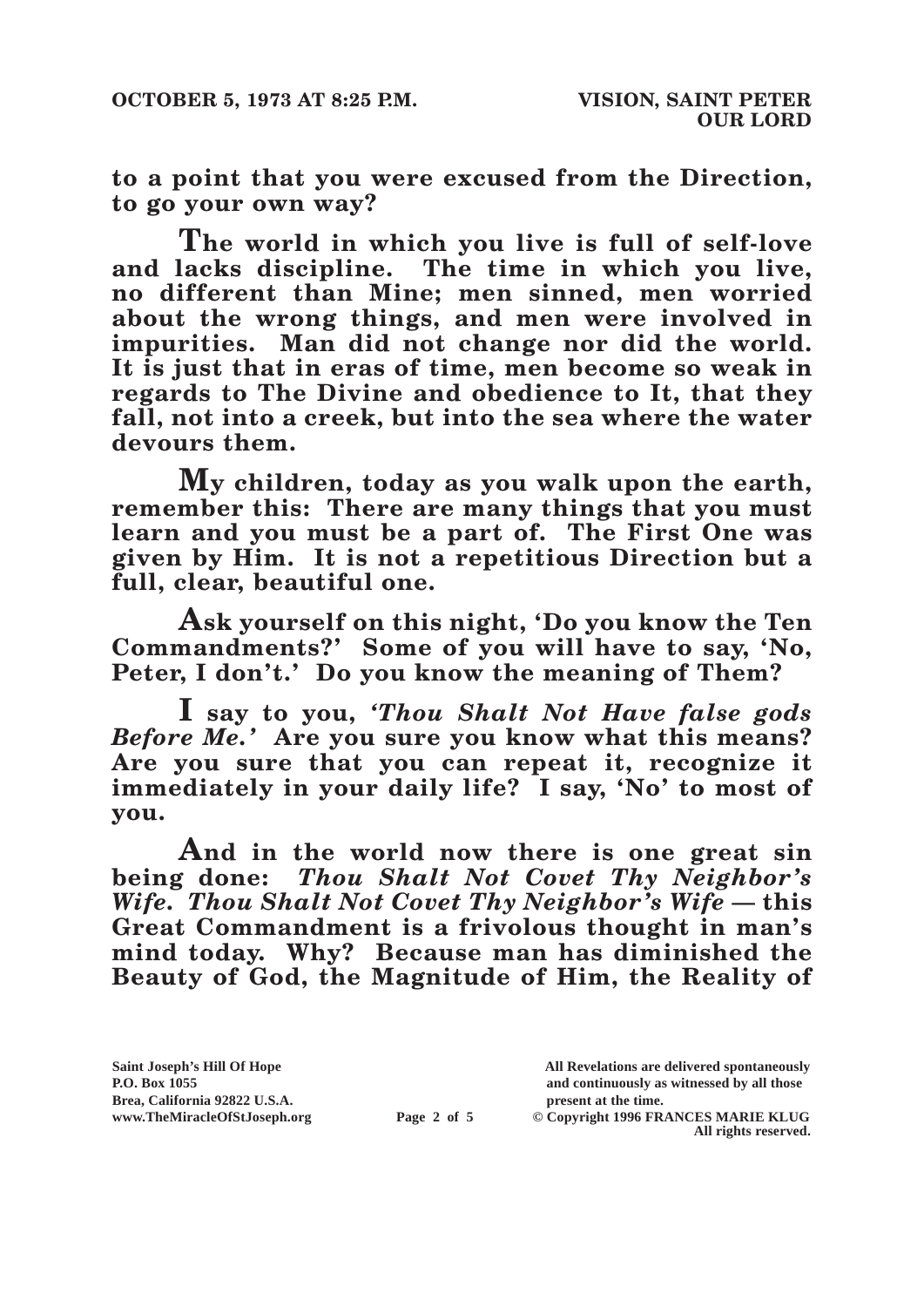**Him, the Purpose of Him, and yes, Who He Truly Is —Almighty.**

**And now, I say to you:** *'Thou Shalt Not Steal.'* **What did you steal today, another man's dignity? You might have. Did you steal something small, personal, or did you steal time from another man? In many ways you can steal time: someone you work for, someone you live with, someone you know, a friend, a loved one. Men forget; they say there is no sin in the world now such as this. And I, Peter, say to them, 'There are many sins against this Commandment of God's.'**

**'Thou shalt not,' oh, 'Thou shalt not, Thou shalt not, Thou shalt not'; men scream at these words and they try to deny these words. Men say, 'Stop saying "don't", stop saying "Thou shalt not."' And I, from the Heavens Here say, 'Those are the Words that could make you a Saint one day,' for do not forget, when you stand before The Father, He will say, 'Did you live by My Rules, the Ones I gave, or did you walk away from Them?'**

**Tonight I, Saint Peter, send you in the direction of a great school: a school of Learning, a school of Wisdom, a school of Love, a school of Hope. Will you go in the opposite direction? I say to you, 'If I were you, I wouldn't.' So be it."**

## **VISION**

**Our Lord is standing in back of Peter, smiling. Peter is finished speaking and He walks over to Our** 

Brea, California 92822 U.S.A.<br>
www.TheMiracleOfStJoseph.org<br> **Page 3 of 5** © Copyright 1996 FR.

**Saint Joseph's Hill Of Hope All Revelations are delivered spontaneously P.O. Box 1055 and continuously as witnessed by all those** 

**Page 3 of 5** © Copyright 1996 FRANCES MARIE KLUG **All rights reserved.**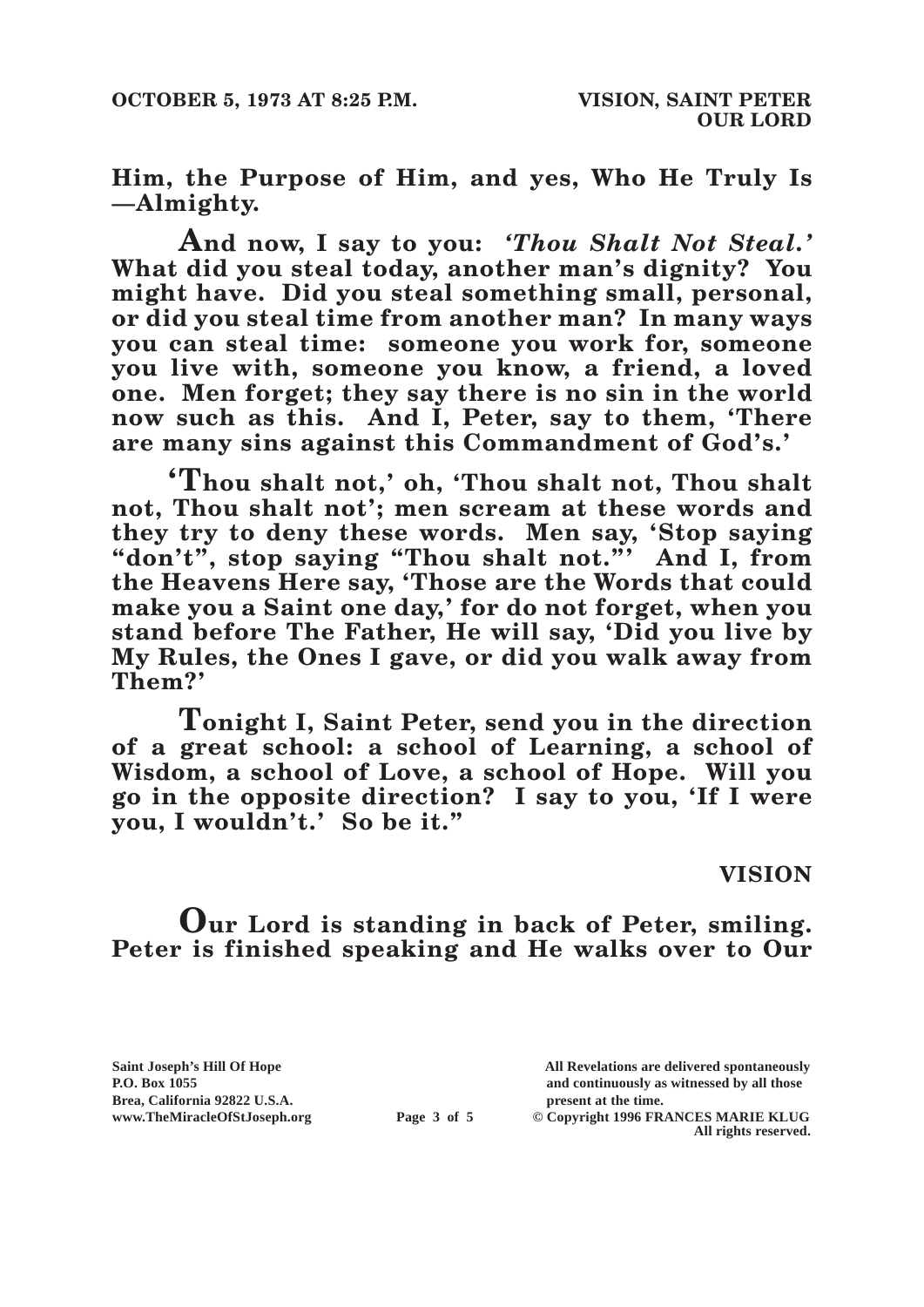**Lord. The Rays of Light between the Two, special; they're bright.**

**Saint Peter, in a loud whisper to Our Lord, says, "I gave them the Message. It is right."**

**Our Lord is smiling at Peter.**

**8:37 P.M. OUR LORD**

**"My children, it is I, The Son of The Father, speaking to you tonight, and I would suggest you believe in the Beauty of Divine Light. Men shout, 'Love'; few shout, 'Light'. Men shout, 'Knowledge'; few shout, 'Wisdom'. Men shout, 'Enjoyment'; few shout, 'Dignity'. Men shout, 'A part of the times'; few shout, 'The Rules of all time'.**

**I hold** *the child* **firmly within My Power and I say to the world on this night, 'Through This Great Miracle of Hope, I direct all children to Divine Light.' It is the Promise of the Heavens to never deny a child the Light to light the Path to Here.**

**A long time ago, The Creator of all men gave for all time, the Direction, the correct schooling to come Here. Men become bored with schooling. Men become bored with repetition, but I say to you, 'I, too, became not only bored, but I grew in agony with the repetitious blows men gave to Me on My Body.' Some would strike because it was their job, some became vicious, and some lost control of themselves. Some defied everything around, everyone, and decided to practice barbarism to show their strength and their might.**

Brea, California 92822 U.S.A.<br>
www.TheMiracleOfStJoseph.org<br> **Page 4 of 5** © Copyright 1996 FR.

**Saint Joseph's Hill Of Hope All Revelations are delivered spontaneously P.O. Box 1055 and continuously as witnessed by all those** 

 $\odot$  Copyright 1996 FRANCES MARIE KLUG **All rights reserved.**